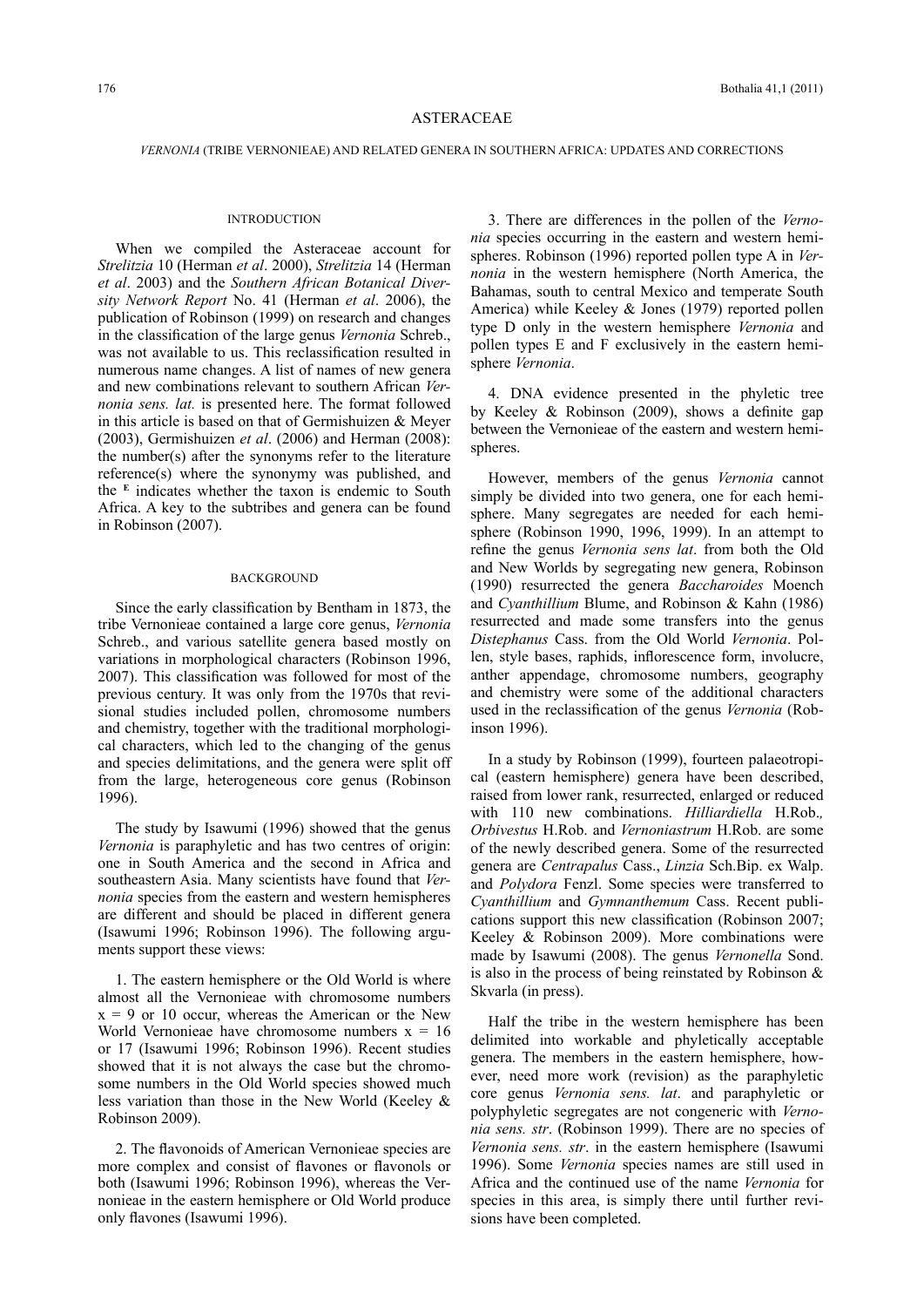# LIST OF TAXA

**CYANTHILLIUM Blume** 8751050 **(**3) Robinson. 1999. *Proceedings of the Biological Society of Washington* 112: 220–247. **vernonioides** (Muschl.) H.Rob. *Erlangea vernonioides* Muschl. not *Vernonia vernonioides* (A.Gray) Bacigalupo, 1931 (3) *Vernonia meiostephana* C.Jeffrey (3) Annual. Herb. Ht 0.6–1.5 m. Alt. 350–850 m. LIM,  $M$  S **GYMNANTHEMUM Cass.** 8751130 (1) Robinson. 1999. *Proceedings of the Biological Society of Washington* 112: 220–247. **amygdalinum** (Delile) Sch.Bip. ex Walp. *G. abyssinicum* Sch.Bip. ex Walp. (1) *Vernonia amygdalina* Delile (1) *V. randii* S.Moore (1) Perennial. Tree or shrub. Ht up to 8 m. Alt. 130–1 065 m. B, LIM, M, S, KZN **coloratum** (Willd.) H.Rob. & B.Kahn *sens.lat*. *Baccharis senegalensis* Pers. (1) *Decaneurum senegalense* (Pers.) DC. (1) *Eupatorium coloratum* Willd. (1) *G. cupulare* Cass. (1) *G. senegalense* (Pers.) Sch.Bip. ex Walp. (1) *Vernonia colorata* (Willd.) Drake subsp. *colorata* (1) *V. senegalensis* (Pers.) Less. (1) Perennial. Tree or shrub. Ht 0.9–9 m. Alt. 20–975 m. B, LIM, M, S, KZN **corymbosum** (L.f.) H.Rob. *Cacalia corymbosa* (L.f.) Kuntze (1) *Plectreca corymbosa* (Thunb.) Raf. (1) *Staehelina corymbosa* L.f. (1) *Vernonia corymbosa* (L.f.) Less. (1) *V. neocorymbosa* Hilliard (1) *V. tigna* Klatt (1) Perennial. Shrub. Ht 0.5–3 m. Alt. 0–2 000 m. LIM, M, S, FS, KZN, EC **crataegifolium** (Hutch.) H.Rob. *Vernonia crataegifolia* Hutch. (1) *V. mespilifolia* Less. var. *subcanescens* DC. (1) *V. pseudo-corymbosa* Thell. (1) Perennial. Shrub. Ht 0.6–2 m. Alt. 60–2 000 m. LIM, M, S, KZN, EC **mespilifolium** (Less.) H.Rob. *Cacalia mespilifolia* (Less.) Kuntze (1) *Vernonia mespilifolia* Less. (1) Perennial. Shrub, climber or scrambler. Ht 0.6–9 m. Alt. 0–1 830 m. LIM, M, S, KZN, WC, EC **myrianthum** (Hook.f.) H.Rob. *Vernonia ampla* O.Hoffm. (1) *V. myriantha* Hook.f. (1) *V. podocoma* Sch.Bip. ex Vatke (1) *V. stipulacea* Klatt (1) Perennial. Shrub. Ht 1.2–7 m. Alt. 430–1 920 m. LIM, M, S, KZN **HILLIARDIELLA** H.Rob. 8751070 (1) Robinson. 1999. *Proceedings of the Biological Society of Washington* 112: 220–247. **aristata** (DC.) H.Rob. *Cacalia aristata* (DC.) Kuntze (1) *Vernonia aristata* (DC.) Sch.Bip. (1) *V. natalensis* Sch.Bip. ex Walp. (1) *V. pseudonatalensis* Wild (1) *Webbia aristata* DC. (1) Perennial. Herb. Ht 0.1–1.2 m. Alt. 5–2 200 m. LIM, NW, G, M, S, FS, KZN, L, EC **hirsuta** (DC.) H.Rob. *Vernonia hirsuta* (DC.) Sch.Bip. ex Walp. (1) *V. hirsuta* (DC.) Sch.Bip. ex Walp. var. *obtusifolia* Harv. (1)

*Webbia hirsuta* DC. (1) Perennial. Herb. Ht 0.3–1.5 m. Alt. 5–2 285 m. LIM, NW, G, M, S, FS, KZN, L, EC **Enudicaulis** (DC.) H.Rob. *Cacalia nudicaulis* (DC.) Kuntze (1) *Vernonia dregeana* Sch.Bip. (1) *Webbia nudicaulis* DC. (1) Perennial. Herb, geophyte. Ht 0.3–0.8 m. Alt. 0–1 920 m. M, KZN, EC **oligocephala** (DC.) H.Rob. *Cacalia elaeagnoides* (DC.) Kuntze (1) *Vernonia elaeagnoides* (DC.) Sch.Bip. (1) *V. kraussii* Sch.Bip. ex Walp. (1) *V. oligocephala* (DC.) Sch.Bip. ex Walp. (1) *Webbia elaeagnoides* DC. (1) *W. oligocephala* DC. (1) Perennial. Herb. Ht 0.08–1 m. Alt. 15–2 338 m. N, B, LIM, NW, G, M, S, FS, KZN, L, NC, EC **pinifolia** (Lam.) H.Rob. *Cacalia capensis* (Houtt.) Kuntze (1) *Conyza canescens* L.f. (1) *C. pinifolia* Lam. (1) *Erigeron capense* Houtt. (1) *Vernonia capensis* (Houtt.) Druce (1) *V. pinifolia* (Lam.) Less. (1) *Webbia pinifolia* (Lam.) DC. (1) Perennial. Herb, geophyte. Ht 0.2–1 m. Alt. 15–2 100 m. M, S, FS, KZN, L, WC, EC **LINZIA** Sch.Bip. ex Walp. 8751030 (1) Robinson. 1999. *Proceedings of the Biological Society of Washington* 112: 220–247. (2) Isawumi. 2008. *Compositae Newsletter* 46: 38–40. **gerberiformis** (Oliv. & Hiern) H.Rob. subsp. **macrocyanus** (O.Hoffm.) Isawumi *Vernonia gerberiformis* Oliv. & Hiern subsp. *macrocyanus* (O.Hoffm.) C.Jeffrey (2) *V. macrocyanus* O.Hoffm. (1, 2) *V. primulina* O.Hoffm. (1, 2) Perennial. Herb. Ht 0.04–0.75 m. Alt. ± 700 m. N, B, LIM **glabra** Steetz *sens. lat*. *L. glabra* Steetz var. *glabra* (1) *L. glabra* Steetz var. *laxa* Steetz (1) *Vernonia glabra* (Steetz) Vatke *sens. lat*. (1)

- *V. obconica* Oliv. & Hiern (1)
- *V. ondongensis* Klatt (1)
- Perennial. Herb. Ht 1.2–3 m. Alt. 900–1 158 m. N, B, LIM

**melleri** (Oliv. & Hiern) H.Rob. *sens. lat*. *Vernonia melleri* Oliv. & Hiern *sens. lat*. (1) Perennial. Herb. Ht 0.3–1.5 m. Alt.? B

### **ORBIVESTUS H.Rob.** 8751080

- (1) Robinson. 1999. *Proceedings of the Biological Society of Washington* 112: 220–247.
- (2) Robinson. 2009. *Phytologia* 91,3: 482–492.
- **cinerascens** (Sch.Bip.) H.Rob.
	- *Vernonia cinerascens* Sch.Bip. (1)
	- *V. luederitziana* O.Hoffm. (1)
	- *V. porta-taurinae* Dinter ex Merxm. (1)
	- *V. squarrosa* Dinter ex Merxm. (1)
	- Perennial. Shrub. Ht 0.5–3 m. Alt. 360–1 200 m. N, B, LIM, M?

# **POLYDORA** Fenzl 8751090

(1) Robinson. 1999. *Proceedings of the Biological Society of Washington* 112: 220–247.

**angustifolia** (Steetz) H.Rob. *Crystallopollen angustifolium* Steetz (1) *Vernonia erinacea* Wild (1) *V. rhodanthoidea* Muschl. (1)